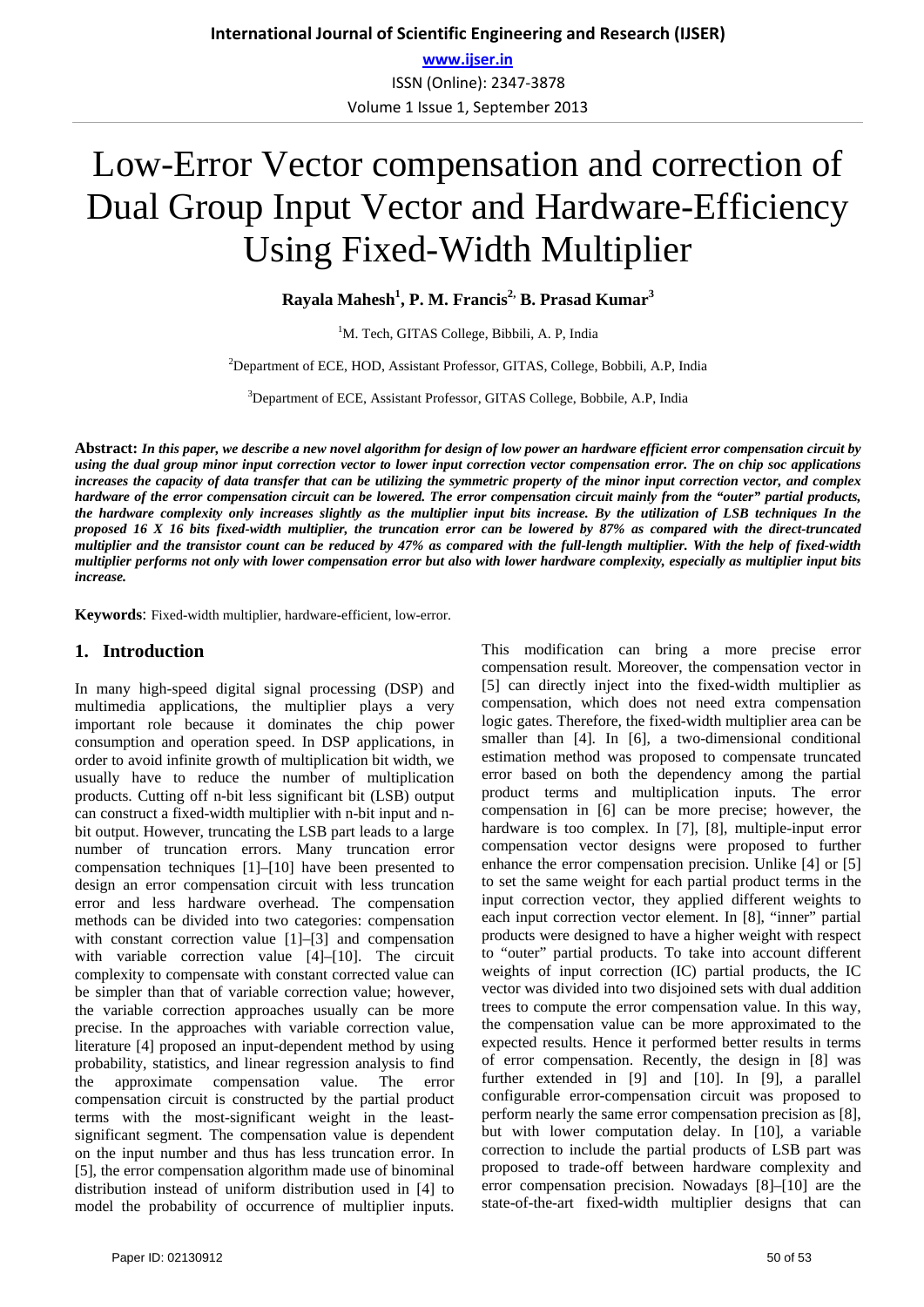# **International Journal of Scientific Engineering and Research (IJSER) www.ijser.in** ISSN (Online): 2347-3878 Volume 1 Issue 1, September 2013

perform lower error with efficient hardware. In this paper, we consider the impact of truncated products with the second most significant bits on the error compensation, which is similar to [10] but with lower hardware complexity. We propose a new error compensation circuit by using the dual group minor input correction (MIC) vector to further lower IC vector compensation error in [8]. By utilizing the symmetric property of MIC, fan-in can be reduced to half and hardware in up-MIC and down-MIC can be shared. Therefore, the hardware complexity of error compensation circuit can be lowered. Moreover, the hardware complexity just increases slightly as the multiplier input bits increase because we on struct the proposed error compensation circuit mainly by the "outer" partial products. As compared with the state-of-the-art design in [8]–[10], the proposed fixed-width multiplier not only performs with lower compensation error but also with lower hardware complexity, especially as multiplier input bits increase.

## **2. Proposed Error Compensation Circuit Design by Using the Dual-Group Minor Input**

#### **2.1 Correction Vector**

Baugh-Wooley array multiplier with two unsigned P-bit inputs of and Y, which are shown as

$$
X = \sum_{i=0}^{n-1} x_i \cdot 2^i, \quad Y = \sum_{j=0}^{n-1} y_j \cdot 2^j
$$

The multiplication result Pi is the summation of partial products of Xi,yj which is shown as

$$
P_t = \sum_{j=1}^{n-1} y_j 2^j \sum_{i=n-j}^{n-1} x_i 2^i
$$
  
+  $f(x_0y_{n-1}, x_1y_{n-2}, \dots, x_{n-2}y_1, x_{n-1}y_0)$   
=  $\sum_{j=1}^{n-1} y_j 2^j \sum_{i=n-j}^{n-1} x_i 2^i + f(\text{IC})$ 

The full-length: bit unsigned Baugh-Wooley partial product array can be divided into three subsets of most significant part (MSP), IC vector and less significant part (LSP) as shown in Fig. 1. To evaluate the accuracy of a fixed-width multiplier, we can exploit the difference between the n-bit fixed-width multiplier output and the P-bit full-length multiplier output, which is expressed as  $E = P-Pi$ 

where P is the output of the complete multiplier, and Pt is the output of the fixed-width multiplier. Pt can be expressed as

$$
f(\text{IC}) = \begin{cases} 0, & \text{if } \beta = 0 \\ \beta, & \text{if } (x_{n-1}y_0 + x_{n-2}y_1 + x_1y_{n-2} + x_0y_{n-1} = 0, 1) \\ \beta - 1, & \text{if } (x_{n-1}y_0 + x_{n-2}y_1 + x_1y_{n-2} + x_0y_{n-1} = 2, 3) \\ \beta - 2, & \text{if } (x_{n-1}y_0 + x_{n-2}y_1 + x_1y_{n-2} + x_0y_{n-1} = 4) \end{cases}
$$



Figure 1 n..-bit Baugh–Wooley multiplier partial product array consists of MSP, IC, and LSP, in which MIC is the partial product vector with the most significant bits of LSP. Where f(Ic) is the error compensation function. In [8], the error compensation function f(ic) is approximated as the sum of input correction vector with corresponding weight. To realize, f(IC) the error compensation vector is divided into two disjoined sets and uses two addition trees to compute the error compensation. The error compensation algorithm in [8] is developed as

#### **3. Proposed Error Compensation Method**

Literature [8] and [10] are the state-of-the-art designs that can perform the most precise error compensation with efficient hardware among the previous published fixedwidth multipliers. However, there are still some compensation errors |Ε| > 2 n-1 existing in [8]. The compensation errors can be divided into two categories: the first type is caused by insufficient error compensation, in which output Pt is smaller than ideal value p In this case  $|E|$  $= p - pt > 0$  On the other hand, the second type is due to over error compensation, in which output is larger than ideal value. In this case, E =P-Pt, 0 to consider both approximation error and circuit complexity, we mainly aim at dealing with the case of

**Table 1:** average value of sum of the ic and lsp partial

| products |                   |       |
|----------|-------------------|-------|
| Row      | Ic                | Savg  |
|          | 1,0,0,0,0,0,0,0,0 | 0.944 |
| 2        | 0,1,0,0,0,0,0,0,0 | 0.999 |
| 3        | 0,0,1,0,0,0,0,0,  | 1.025 |
|          | 0,0,0,1,0,0,0,0   | 1.035 |
| 5        | 0,0,0,0,0,1,0,0,0 | 1.035 |
| 6        | 0,0,0,0,0,0,1,0,0 | 1.025 |
|          | 0,0,0,0,0,0,0,1,0 | 0.999 |
| 8        | 0.0.0.0.0.0.0.0.1 | 0.944 |

 $|E| > 2$  n-1 in this paper. The weight of IC compensation circuit is 2n We cannot correct all the cases of effectively if we only apply the partial product terms in IC to construct the error compensation function. Therefore, in this paper we adopt IC together with MIC, where MIC is the partial product vector with the most significant bits of LSP, to amend the error compensation value of F(ic) In this way, the cases of can be reduced effectively. In [8], IC compensation circuit is constructed by dual IC compensation trees, which are the "inner" partial products with higher compensation weight and the "outer" partial products with lower compensation weight. According to the relation of IC and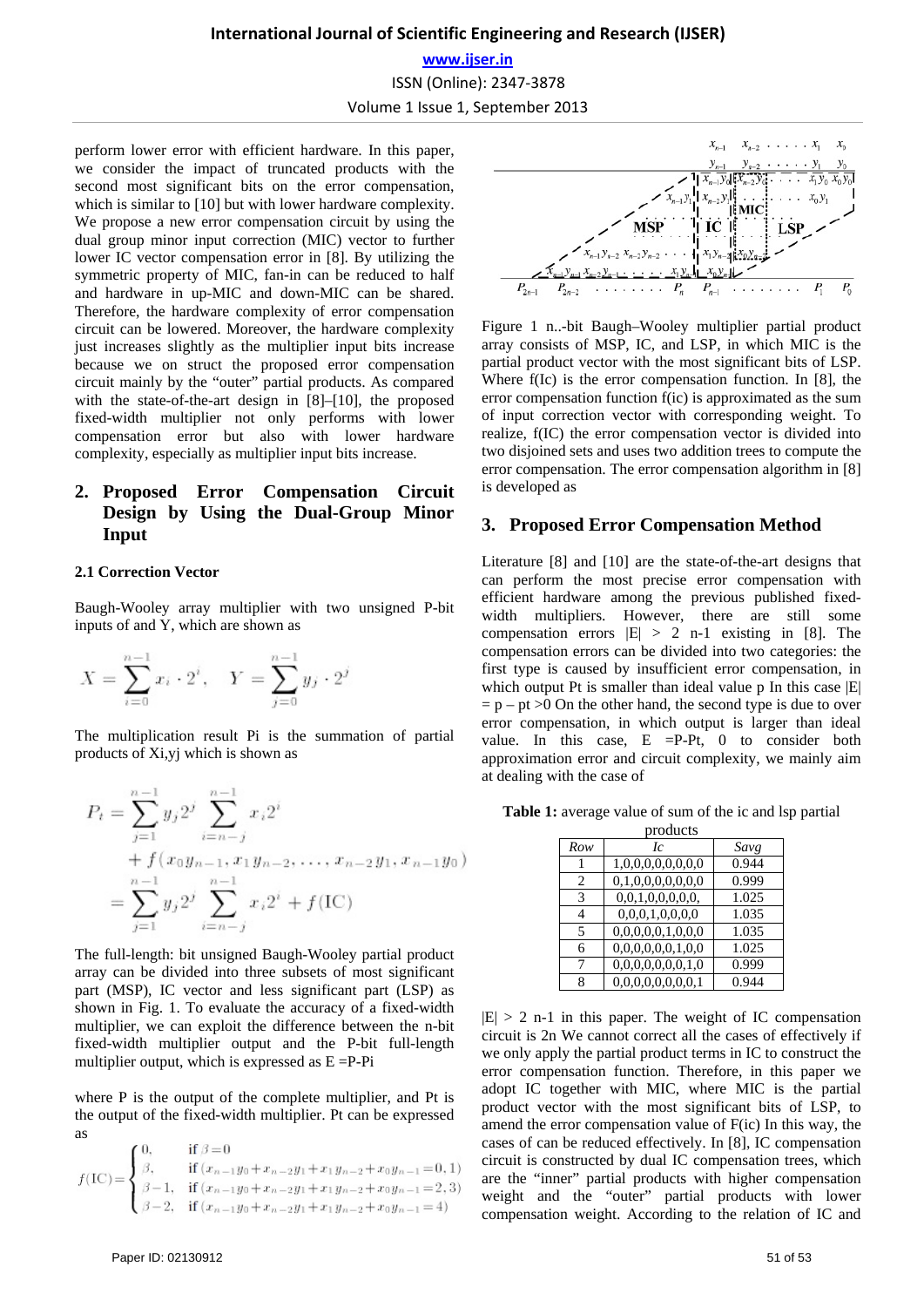# **International Journal of Scientific Engineering and Research (IJSER) www.ijser.in** ISSN (Online): 2347-3878 Volume 1 Issue 1, September 2013

savg(IC) in Table I, we can find out that the average compensation errors in the outer part and inner part are nearly the same, where the average compensation error is 0.0285 in the outer part and it is 0.0300 in the inner part. Here Savg(IC) the average value of sum of the IC and LSP partial products. However, the number of partial product items with higher weight will increase with the number of bits, while the number of partial product items with lower weight is fixed. Therefore, we only analyze the error compensation tree with lower weight to find out the cases of  $|E|>2n-1$  Then we combine IC with MIC to adjust the function of to make the compensation error ower than 2n-1 In this way, the error compensation circuit can be relatively simple and the compensation error can be lowered more efficiently. To find out a precise error correction vector, we analyze the sum of total errors in the cases  $|E| > 2n-1$  and  $|E|$ < 2n-1 under various β values in accordance with the compensation algorithm in (5). In order to achieve an efficient error correction, we only amend the error compensation function F(IC) under the cases that the total error summation value of  $|E| > 2n-1$  and  $|E| < 2n-1$  it can be observed that some under-compensated errors occur when β  $= 2$  and  $\beta = 4$  a result, we combine IC with MIC to correct the under-compensated situations under the cases of  $\beta = 2$ and  $\beta = 4$  As for the case of  $\beta = 1$  there exists some over compensation errors. However, the total error summation value of  $|E|$  <2n-1 is the above the same with that of  $|E|$  > 2n-1 We combine IC with MIC to correct the over compensation situations under the case of  $\beta = 1$  and Sch  $\neq 0$ instead of the case  $\beta = 1$  only since in such case the error summation value of  $|E| > 2n-1$  is much lower. Here Sch is the summation of IC that with higher weight, which can be written as the lower unit with the second most significant bits of truncated partial products, is adopted as minor input correction (MIC) vector to reduce the compensation error, which is defined as



**Figure 2:** MIC is divided into up-MIC, medium term, and down-MIC.

Its illustration is shown in the Fig 1. There is a systematic relation between IC and Savg (IC) as illustrated In table 1 that is Savg =  $(1,0,0,0,0,0)$  = Savg  $(0,0,0,0,0,0,1)$ , Savg  $(0,0,1,0,0,0,0) =$  Savg  $(0,0,0,0,0,1,0,0) =$  Savg  $(0,0,0,10,0,0)$  $=$  Savg (0,0,0, 0, 10,0,0,0) Similarly, this symmetric relation exists between MIC and savg (IC ) Therefore, we divide the MIC vector into two groups in order to save hardware cost. We set the middle item,  $X(n-2)$  /2Y(n-2)/2 of MIC as the dividing line. The upper MIC is defined as up-MIC



In the under compensation case  $\beta = 2$  and  $\beta = 4$  we inject one more compensation cassy Cn to modify the error correction vector [8] from β-1 and β = 2 to β - 1 respectively, when both of Sup-MIC and S down-MIC  $\neq$  0. On the other hand in the case of the over compensation as  $\beta = 1$  and Sch  $\neq 0$  all, E $\lt$ 2n-1 Proposed Error Compensation Circuit Design The error compensation circuit we proposed is modified from the dualtree design [8]. To further reduce the compensation errors.

#### **4. Experiment Result Comparisons**

In this section, we compare the proposed fixed-width multiplier with other literature designs [4]–[10] to analyze their approximation error and hardware complexity, respectively. All performance comparisons are evaluated from 8-, 12-, to 16-bit. To analyze the compensation error, we inject all possible input patterns into the fixed-width multiplier. Then we compare the truncated output with their corresponding full-length multiplier output. By exploiting the difference between the n-bit fixed-width multiplier output and the -bit full-length multiplier output, we can obtain each error term. For truncation error comparison, we define the index of mean square error In general, to achieve lower compensation error needs more complex compensation algorithm and more complicated circuit hardware. In this paper, we combine IC with MIC to adjust the function of to lower the compensation error. We also analyze the error compensation tree only with lower weight to find out the cases in our proposed design. Therefore, circuit complexity in the most error compensation circuit is fixed, which will not increase along with input bit number. As a result, the error compensation circuit can be relatively simple, especially as the input bit number increases. As illustrated in Fig. 7, the slope of transistor count increasing as the fixed-width multiplier input number increases is gentler in our proposed design. Though in our proposed design we must spend more transistor count in the 8-bit